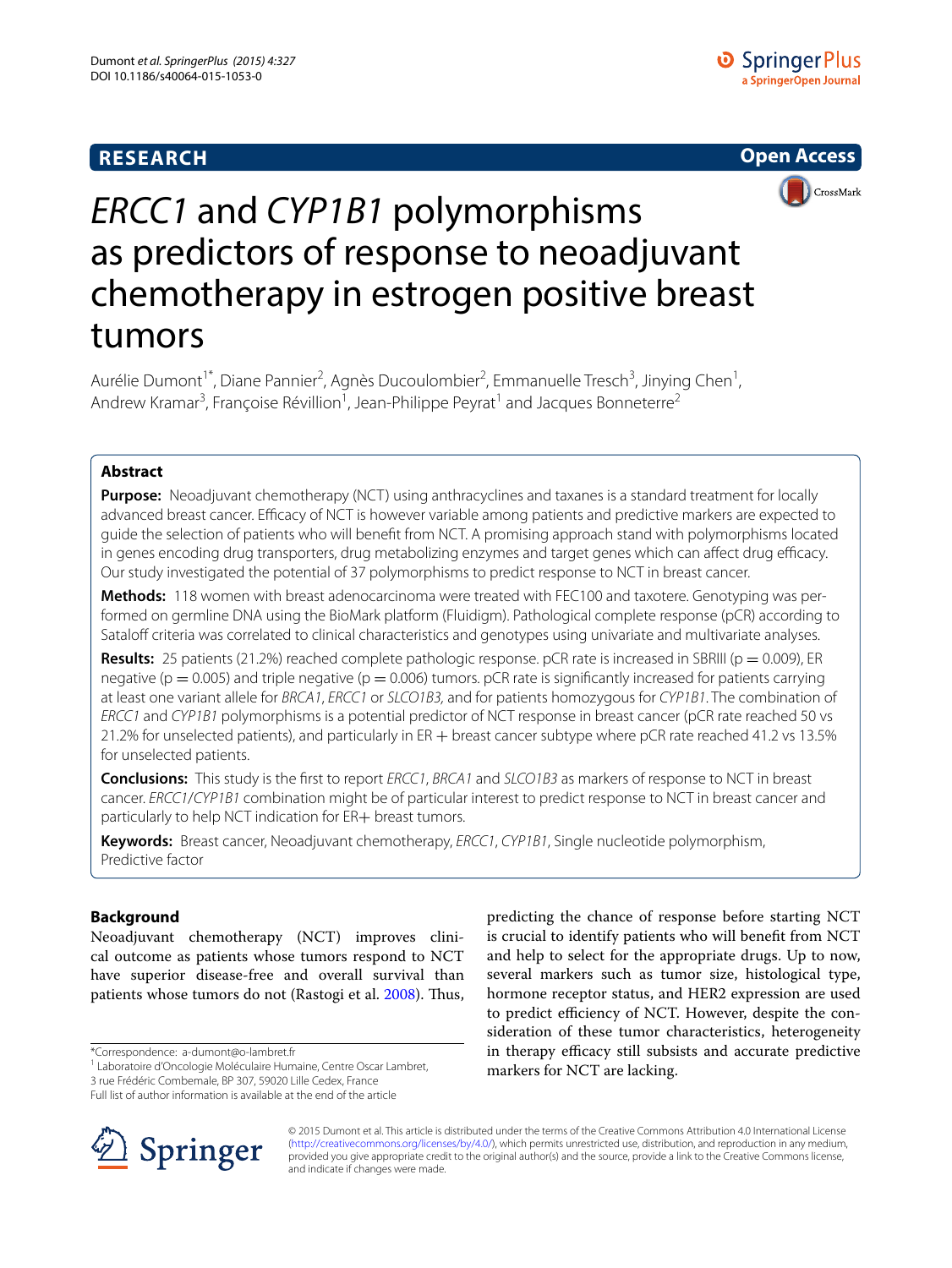Genetic variations such as single nucleotide polymorphisms (SNPs) are present across individuals and might affect pharmacokinetics and pharmacodynamics of drugs. SNPs in genes encoding drug transporters, drug metabolizing enzymes and target genes can directly affect the drug uptake, its activation and its excretion, accessibility of the target and also related pathways that can potentiate its action. Consequently, SNPs might lead to therapeutic failures and/ or adverse drug reactions. Currently, UDP glucuronosyltransferase 1A1polymorphism *UGT1A1\*28* is used to predict toxicity of irinotecan in colorectal cancer treatment. Genotyping allows individuals homozygous for the variant allele of *UGT1A1* to be treated with reduced doses of irinotecan and to avoid severe toxicity.

The aim of our study was to identify SNPs as predictive markers for breast cancer NCT. In our institution, breast cancer women treated with NCT receive 5-FU, cyclophosphamide, anthracyclines and/or taxanes. Thus, we selected SNPs previously reported in the literature to be associated with response to these chemotherapeutic agents. Thirty-seven SNPs, located in genes encoding influx and efflux transporters such as *SLCO1B3*, *MDR1* and *ABCC4*, in genes belonging to drug metabolism (*CYP1B1*, *CYP2B6*, *CYP3A4*, *MTHFR* and *GSTP1*…) and also in genes of DNA repair pathway such as *XRCC1*, *ERCC1*, *BRCA1* and *p53* (Additional file [1:](#page-8-1) Table S1) were investigated in breast cancer patients receiving NCT.

# **Patients and methods**

#### **Patients**

191 women with histological proven breast adenocarcinoma were enrolled in the study between November 2007 and January 2012 (ClinicalTrials.gov identifier: NCT00959556). Patients were treated with anthracyclines and/or taxanes based NCT in our institution (Centre Oscar Lambret, Lille, France). Among them, 118 received FEC100-Taxotere, 46 patients with HER2+ tumors were treated with FEC100-Taxotere-Herceptin, 16 patients were treated with FEC100 and 11 patients received diverse chemotherapy regimens.

Patient characteristics are summarized in Table [1](#page-1-0) for the two main groups. Median age at diagnosis was 46.5 years for patients treated with FEC100-taxotere and 45.5 years for patients treated with FEC100-taxotere-herceptin. The median size of the tumors was 30 mm for patients treated with FEC100-taxotere and 30.5 mm for patients treated with FEC100-taxotereherceptin. The histoprognostic grading was established according to Scarff Bloom and Richardson modified by Elston and Ellis ([1998\)](#page-8-2). FEC100-Taxotere was mostly

administrated during 6 cycles (84.7%) and the majority of patients (82.2%) received 3 cycles of FEC100 followed by 3 cycles of Taxotere. The median number

<span id="page-1-0"></span>

| Table 1 Characteristics of patients treated with FEC100- |  |  |  |
|----------------------------------------------------------|--|--|--|
| taxotere and FEC100-taxotere-herceptin                   |  |  |  |

|                         | FEC100-taxotere |                  | FEC100-taxotere-<br>herceptin |                   |
|-------------------------|-----------------|------------------|-------------------------------|-------------------|
|                         | $N = 118$       | $%$ <sup>a</sup> | $N = 46$                      | $\%$ <sup>a</sup> |
| Tumor type              |                 |                  |                               |                   |
| Ductal carcinoma        | 106             | 89.9             | 44                            | 95.6              |
| Lobular carcinoma       | $\overline{7}$  | 5.9              | 1                             | 2.2               |
| Other                   | 5               | 4.2              | 1                             | 2.2               |
| Tumor size              |                 |                  |                               |                   |
| $TO-T1$                 | 5               | 4.3              | 1                             | 2.3               |
| T <sub>2</sub>          | 60              | 51.7             | 21                            | 48.8              |
| T <sub>3</sub>          | 24              | 20.7             | 11                            | 25.6              |
| T <sub>4</sub>          | 27              | 23.3             | 10                            | 23.3              |
| <b>NA</b>               | $\overline{2}$  | 1.7              | 3                             | 6.5               |
| Histoprognostic grade   |                 |                  |                               |                   |
| <b>SBRI</b>             | 7               | 6.7              | 1                             | 2.5               |
| <b>SBRII</b>            | 54              | 51.9             | 19                            | 47.5              |
| <b>SBRIII</b>           | 43              | 41.3             | 20                            | 50                |
| <b>NA</b>               | 14              | 11.9             | 6                             | 13.1              |
| Nodal status            |                 |                  |                               |                   |
| Positive                | 63              | 54.3             | 30                            | 65.2              |
| Negative                | 53              | 45.7             | 16                            | 34.8              |
| <b>NA</b>               | $\overline{2}$  | 1.7              | $\mathbf 0$                   | $\overline{0}$    |
| Hormone receptor status |                 |                  |                               |                   |
| Positiveb               | 77              | 66.3             | 23                            | 50.0              |
| Negative <sup>c</sup>   | 39              | 33.6             | 23                            | 50.0              |
| <b>NA</b>               | $\overline{2}$  | 1.7              | 0                             | 0.0               |
| HER-2 status            |                 |                  |                               |                   |
| Positive <sup>d</sup>   | 5               | 4.7              | 46                            | 100.0             |
| Negative                | 102             | 95.3             | 0                             | 0.0               |
| <b>NA</b>               | 11              | 9.3              | 0                             | 0.0               |
| Clinical response       |                 |                  |                               |                   |
| <b>CR</b>               | 11              | 12.2             | 7                             | 21.9              |
| PR                      | 62              | 68.9             | 23                            | 71.9              |
| SD                      | 15              | 16.7             | $\overline{2}$                | 6.3               |
| PD                      | $\overline{2}$  | 2.2              | $\mathbf 0$                   | 0.0               |
| <b>NA</b>               | 28              | 23.7             | 14                            | 30.4              |
| pCR                     |                 |                  |                               |                   |
| Yes                     | 25              | 21.2             | 18                            | 40.0              |
| <b>No</b>               | 93              | 78.8             | 27                            | 60.0              |
| <b>NA</b>               | $\overline{0}$  | 0.0              | 1                             | 2.2               |

*CR* complete response, *PR* partial response, *SD* stable disease, *PD* progressive disease, *NA* not applicable, *pCR* pathological complete response.

<sup>a</sup> Percentages of evaluable patients (except for NA: percentage of all patients).

**b** Estrogen receptor or progesterone receptor positive.

<sup>c</sup> Estrogen receptor and progesterone receptor negative.

<sup>d</sup> IHC3+ or IHC2+/FISH+ or CISH+.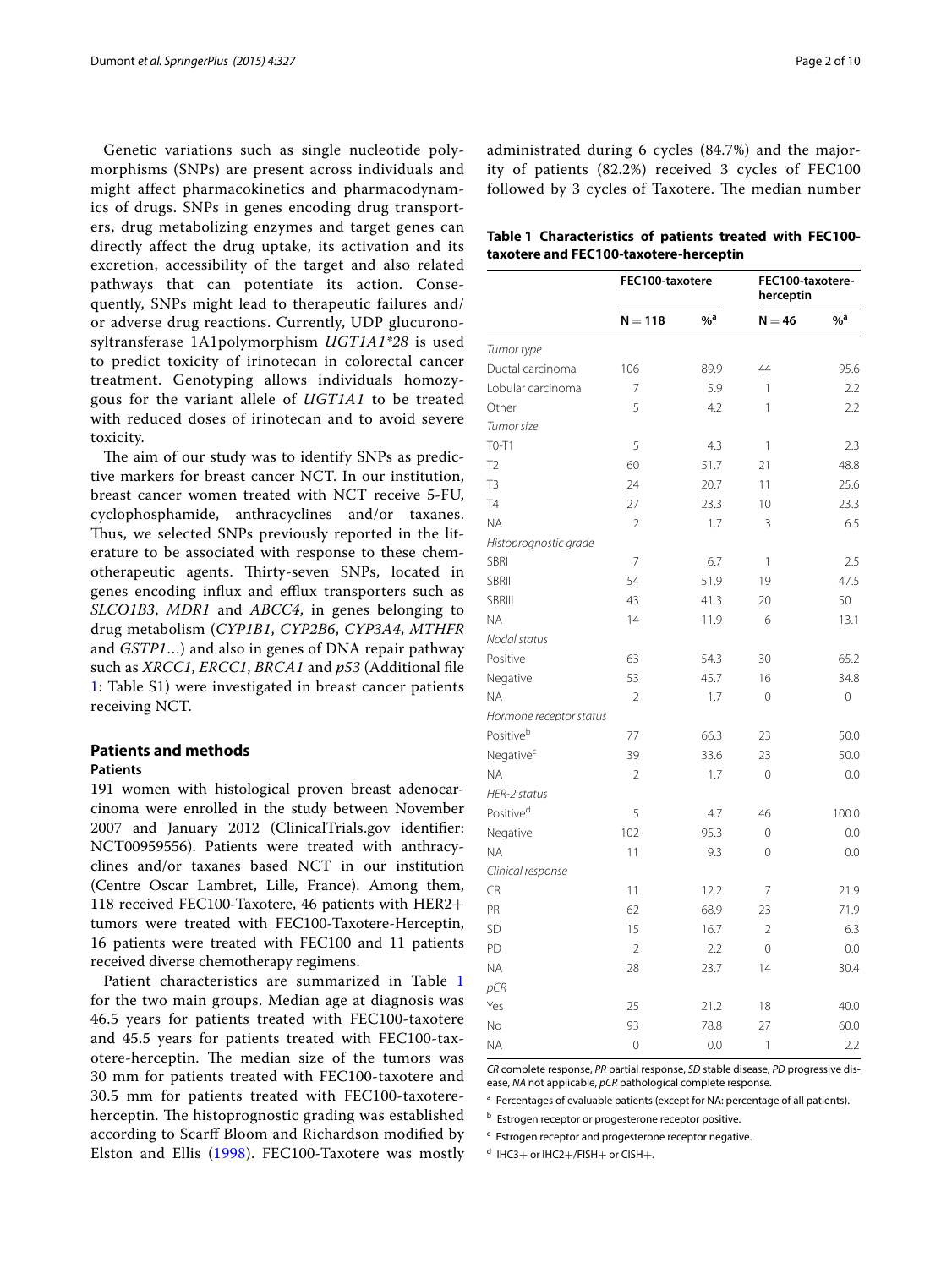of treatment cycles of Herceptin per patient was 18  $(3-18)$ .

Our study only focused on patients treated with FEC100-Taxotere ( $n = 118$ ), in order to identify potential predictive polymorphisms in a homogeneous group according to treatment.

## **Clinical response assessment**

Clinical evaluation of response to therapy was assessed by measuring tumor size (physical examination and ultrasonography) before NCT, and after 3 and 6 cycles. Change in tumor size was determined by comparing the tumor size before and after NCT according to RECIST guidelines, version 1.1 (Eisenhauer et al. [2009](#page-8-3)).

## **Pathological response assessment**

Tumor response was assessed by a pathologist and graded according Sataloff et al. ([1995](#page-8-4)). Pathological tumor response was used as the gold standard to evaluate treatment response. On the basis of patients' pathological response in primary breast site and/or in the lymph nodes, patients were designated having a pCR when surgical samples showed total or near-total effect and absence of nodal involvement (TA and NA or NB).

#### **Hormone receptors and HER2 assessment**

Immunohistochemistry (IHC) was used for evaluation of oestrogen receptors (ER) (1D5 Dako clone, then SP1 Ventana clone) and progesterone receptors (PR) (1A6 Dako clone, then PR88 Biogenex clone); to be positive, more than 10% of the tumor nucleus cells had to be stained. Evaluation of HER2 was performed with IHC (CB11 Biogenex clone, then HER 485 Dako clone); only tumors classified 3+ were considered positive. All tumors HER2 2+ with IHC were tested by FISH. Triple negative tumors were defined as ER and PR negative and HER2 negative by immune histochemistry (IHC) or by FISH in case of HER2 2+.

## **DNA extraction**

Genomic DNA was extracted from EDTA-treated blood samples (300 µl) using the MagNA Pure Compact instrument (Roche Diagnostics, Meylan, France) and the MagNA Pure Compact Nucleic Acid Isolation Kit according to the manufacturer's instructions.

## **Genotyping**

SNP genotyping was assessed using allelic discrimination with SNPType assays ordered from Fluidigm. When SNPType assays were not available, TaqMan assays (Life Technologies) were used instead. Because DNA

concentration available was below supplier recommendation, a Specific Target Amplification was performed to enrich targeted SNP sequences according to the supplier's instructions.

## *Instrumentation and nanofluidic chips*

48.48 Dynamic Array used in the present study are nanofluidic chips able to analyze 48 samples with 48 SNP assays on the BioMark platform (Fluidigm). The BioMark system is used to thermal cycle these nanofluidic chips and image the data in real time.

## *SNP genotyping using SNPType assays*

3 µL of SNPType ASP1/ASP2 (allele specific primer 1 and 2) and 8  $\mu$ L of SNPtype LSP were premixed and dilute with 29  $\mu$ L of DNA suspension buffer to prepare SNPType assay mix. Each assay  $(5 \mu L)$  comprised 1  $\mu L$ SNPType assay mix, 2.5µL assay loading reagent 2X (fluidigm) and 1.5  $\mu$ L DNA-free water. Each sample (6  $\mu$ L) comprised 3 µL Biotium fast probe master mix 2X (Biotium), 0.3 µL sample loading reagent 20X (fluidigm), 0.1 µL SNPType reagent 60X (Fluidigm), 0.036 µL ROX 50X (Invitrogen), 0.064 µL DNA-free water and 2.5µL amplified genomic DNA. Each of the assays  $(4 \mu L)$  and samples  $(5 \mu L)$  was pipetted into separate inlets in the chip. Amplification was carried out under the following conditions: 95°C for 5 min, 38 cycles of 95°C for 15 s, 60°C for 45 s, 72°C for 15 s followed by 30 s at 20°C for fluorescence measurement.

## *SNP genotyping using TaqMan assays*

Each assay (5  $\mu$ L) comprised 2.5  $\mu$ L assay loading reagent 2X (fluidigm),  $0.25$  µL ROX 50X (Invitrogen),  $1.25$  µL SNP Genotyping assay mix 40X (Applied Biosystems) and 1  $\mu$ L DNA-free water. Each sample (6  $\mu$ L) comprised 3 µL TaqMan universal PCR master mix 2X (Applied Biosystems),  $0.3 \mu L$  sample loading reagent  $20X$  (fluidigm), 0.3 U AmpliTaq gold polymerase (Applied Biosystems), 0.12 µL DNA-free water and 2.52 µL amplified genomic DNA. Each of the assays  $(4 \mu L)$  and samples  $(5 \mu L)$  was pipetted into separate inlets in the chip. Amplification was carried out under the following conditions: 50°C for 2 min, 98°C for 10 min, 40 cycles of 95°C for 15 s, 60°C for 60 s. Fluorescence was measured at each slice.

### *Software*

The data were analyzed using the BioMark SNP Genotyping Analysis software version 3.1.2 to obtain genotype. Briefly, the software calculates the FAM, VIC or HEX fluorescence intensities relative to ROX fluorescence background, and then automatically classifies the samples into three possible genotypes.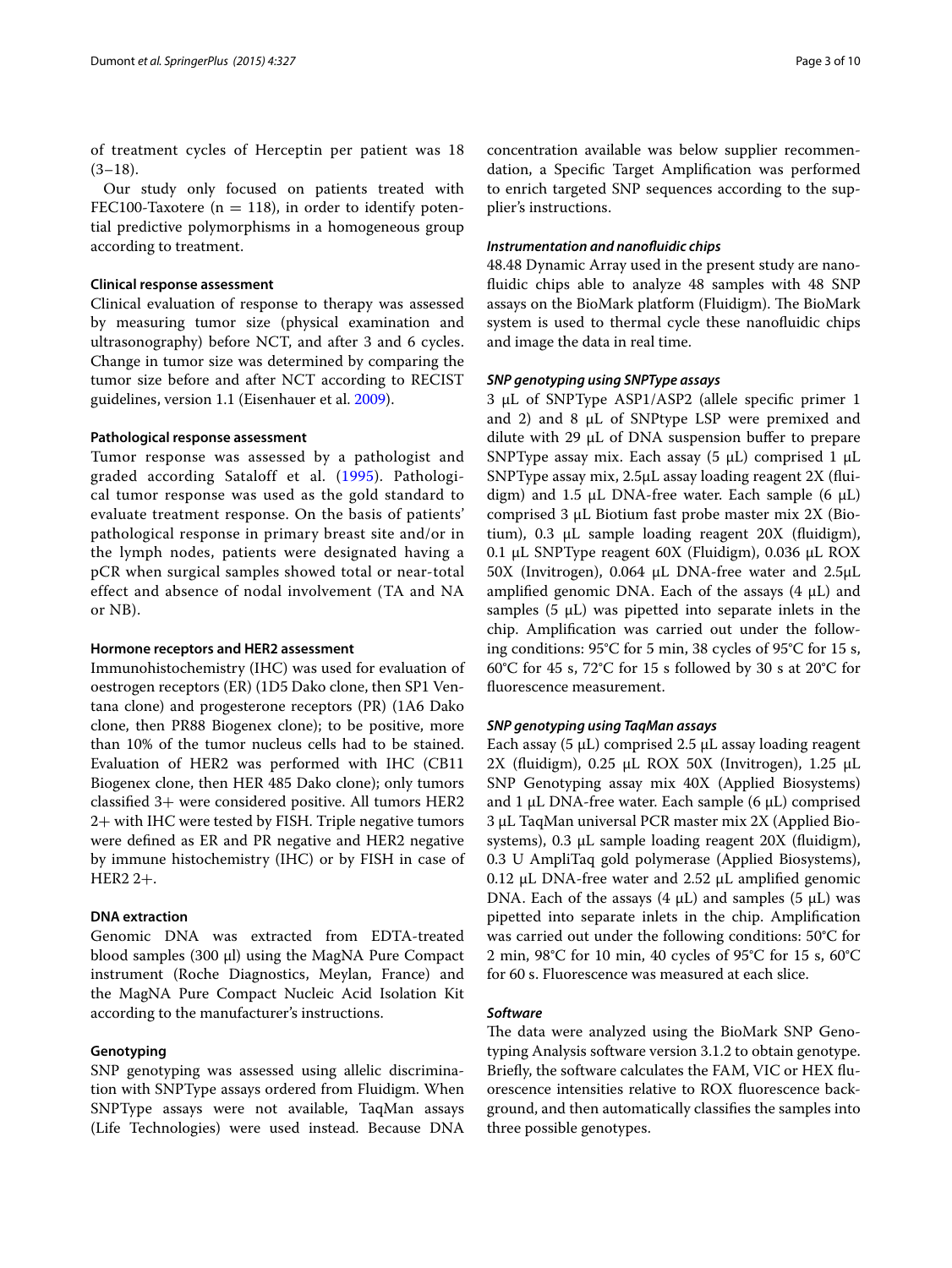#### **Statistical analysis**

Clinical and histopathological characteristics were presented as frequencies and percentages for categorical variables and as medians and range for continuous variables. Associations between pCR and clinicopathological characteristics were assessed using Khi-2 test for qualitative variables or Fisher exact test in the case of small counts. Associations between pCR and continuous variables were performed using Wilcoxon Mann–Whitney test.

After ensuring that Hardy–Weinberg equilibrium was respected, the search of SNP correlated to pCR was performed by univariate logistic regression (R SNPassoc package). For each SNP, analyses were done considering genotypes separately or grouped to compare each homozygous or heterozygous genotype to other ones (only significant results are shown). Univariate analyses were repeated on subgroups of the population according to ER tumor status.

Multivariate analysis was performed on whole population combining significant SNP in a stepwise multivariate logistic regression selecting variables according to the Akaike Information Criterion (AIC). The model was validated internally on 1,000 random samples with replacement on the whole dataset. The percentage of times each variable was selected was extracted. Only those variables which were selected in >80% of models were retained. The final model was adjusted for ER status.

Results of statistical tests were considered significant at the 5% level. Analyses were performed using v11.2 Stata software (StataCorp. 2009. Stata Statistical Software: Release 11. College Station, TX, USA) and v2.15.2 R software (R Core Team [2012](#page-8-5)).

## **Results**

## **Association between pCR and clinicopathological characteristics**

25 patients (21.2%, CI 95%: 14.2–29.7%) reached complete pathologic response according to Sataloff criteria. Median age at diagnosis was 46 years for responder patients, 47 years for non-responder patients and was not significantly correlated to pCR.

The associations between pCR and clinicopathological features are summarized in Table [2](#page-4-0). No statistically significant correlations were observed between pCR and tumor size, nodal status or KI67. Patients with higher tumor grade were significantly more likely to achieve a pCR than those with lower tumor grade ( $p = 0.009$ ). We also observed different pCR rates according to Hormone Receptors (HR) status: patients whose tumors were positive for at least one HR had a pCR rate of 15.6% whereas patients who were HR negative had a pCR rate of 33.3%  $(p = 0.003)$ . Contrary to PR negativity, ER negativity is a significant marker of pCR ( $p = 0.005$ ). pCR rate is higher for ER− tumors (35.7%) than for ER+ tumors  $(13.5\%; p = 0.005)$ . Tumors with triple negative phenotype achieved significantly higher pathologic response rate than those with non-triple negative phenotype (40.6 vs  $16.0\%$ ,  $p = 0.006$ ).

## **Association between pCR and the 37 selected SNPs**

Among the 37 SNPs evaluated, genotyping data were available for 114 of the 118 patients enrolled in the study. The distribution of the genotypes and allelotypes indicated that all frequencies were in Hardy–Weinberg equilibrium and were consistent with previously reported Caucasian populations (data not shown).

Univariate analysis revealed that 4 SNPs are significantly associated with pCR (Table [3\)](#page-5-0).

Patients carrying at least one variant allele for *BRCA1* (T), ERCC1 (C) and *SLCO1B3* (G) have about a threefold higher likelihood to achieve a pCR to NCT than other patients. Patients homozygous for *CYP1B1* Leu432Val showed increased pCR rate compared to heterozygous patients (respectively  $pCR = 29\%$  and  $pCR = 11.1\%$ ,  $p = 0.020$ ).

Subsequently, assessment of associations between combinations of these SNPs and pCR showed that a model containing only *ERCC1* and *CYP1B1* polymorphisms performed as well as more complex models. Stepwise logistic regression combining the four significant SNPs identified the model containing *CYP1B1* and *ERCC1* as the best: these SNPs were validated respectively in 81.0 and 80.8% of the models whereas *BRCA1* and *SLCO1B3* were selected in 69.2 and 72.3% of the models. The *ERCC1* CT genotype associated with *CYP1B1* CC genotype had the highest OR of 8.5 ( $p = 0.013$ ; Table [4](#page-5-1)). pCR rate reached 50% for patients harboring these genotypes whereas the pCR rate is 21.2% in the whole population.

## **Association between pCR and SNPs considering ER status**

In breast cancer, tumor subtypes are associated with different responses to neoadjuvant therapies. For example, highly proliferative ER− breast tumors are more sensitive to NCT than ER+ breast tumors: pCR rates are respectively 28–32 and 2–10% (von Minckwitz [2013](#page-9-0); Colleoni et al. [2004](#page-8-6); Kaufmann et al. [2012](#page-8-7)).

As pCR can be achieved only in a minority of patients with ER+ breast tumors, it is of particular interest to identify patients who can avoid neoadjuvant chemotherapy or who are candidates for a very high probability of pCR after chemotherapy. Therefore, among the four SNPs previously described as significantly associated to pCR, we searched for potential predictive marker for ER+ breast tumors. pCR is significantly increased for patients carrying variant alleles of *BRCA1*, *SLCO1B3*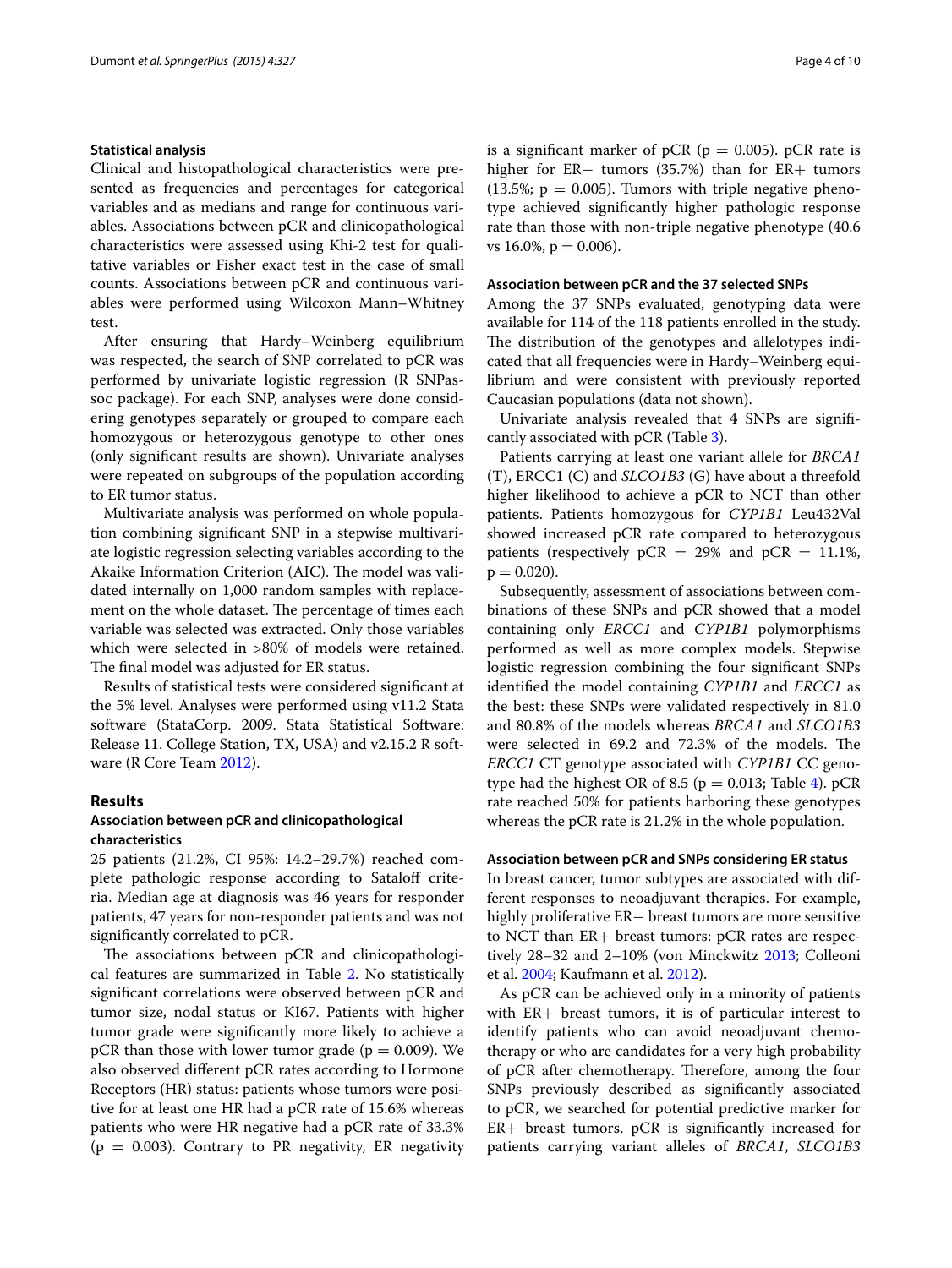|                         | <b>Total</b>   | $pCR(N=25)$               |                  | No pCR ( $N = 93$ ) |                   | P value                                 |  |
|-------------------------|----------------|---------------------------|------------------|---------------------|-------------------|-----------------------------------------|--|
|                         | $N = 118$      | $\mathsf n$               | $%$ <sup>a</sup> | $\mathsf{n}$        | $\%$ <sup>a</sup> |                                         |  |
| Tumor size              |                |                           |                  |                     |                   |                                         |  |
| T0-T1                   | 5              | $\overline{1}$            | 20.0             | $\overline{4}$      | 80.0              |                                         |  |
| T <sub>2</sub>          | 60             | 16                        | 26.7             | 44                  | 73.3              |                                         |  |
| T <sub>3</sub>          | 24             | $\overline{3}$            | 12.5             | 21                  | 87.5              |                                         |  |
| T4                      | 27             | $\overline{4}$            | 14.8             | 23                  | 85.2              | $NS^{+}$                                |  |
| <b>NA</b>               | $\overline{2}$ | $\mathbf{1}$              |                  | $\mathbf{1}$        |                   |                                         |  |
| Histopronostic grade    |                |                           |                  |                     |                   |                                         |  |
| SBRI-SBRII              | 61             | 9                         | 14.8             | 52                  | 85.2              |                                         |  |
| <b>SBRIII</b>           | 43             | 16                        | 37.2             | $27\,$              | 62.8              | $0.009*$                                |  |
| $\sf NA$                | 14             | $\circ$                   |                  | 14                  |                   |                                         |  |
| Nodal status            |                |                           |                  |                     |                   |                                         |  |
| Positive                | 63             | 12                        | 19.1             | 51                  | 80.9              |                                         |  |
| Negative                | 53             | 12                        | 22.6             | 41                  | 77.4              | $NS^{+}$                                |  |
| $\sf NA$                | $\sqrt{2}$     | $\ensuremath{\mathsf{1}}$ |                  | $\overline{1}$      |                   |                                         |  |
| KI67                    |                |                           |                  |                     |                   |                                         |  |
| Positive                | 42             | 12                        | 28.6             | 30                  | 71.4              |                                         |  |
| Negative                | 6              | $\circ$                   | 0.0              | $\,$ 6 $\,$         | 100.0             | $NS+$                                   |  |
| <b>NA</b>               | 70             | 13                        |                  | 57                  |                   |                                         |  |
| Hormone receptor status |                |                           |                  |                     |                   |                                         |  |
| RH                      |                |                           |                  |                     |                   |                                         |  |
| Positiveb               | 77             | 12                        | 15.6             | 65                  | 84.4              |                                         |  |
| Negative <sup>c</sup>   | 39             | 13                        | 33.3             | 26                  | 66.7              | $0.003*$                                |  |
| NA                      | $\sqrt{2}$     | $\mathbf 0$               |                  | $\overline{2}$      |                   |                                         |  |
| RE                      |                |                           |                  |                     |                   |                                         |  |
| Positive                | 74             | 10                        | 13.5             | 64                  | 86.5              |                                         |  |
| Negative                | 42             | 15                        | 35.7             | $27\,$              | 64.3              | $0.005*$                                |  |
| $\sf NA$                | $\sqrt{2}$     | $\circ$                   |                  | $\overline{2}$      |                   |                                         |  |
| RP                      |                |                           |                  |                     |                   |                                         |  |
| Positive                | 57             | 10                        | 17.5             | 47                  | 82.5              |                                         |  |
| Negative                | 58             | 15                        | 25.9             | 43                  | 74.1              | $\ensuremath{\mathsf{NS}^{\mathsf{*}}}$ |  |
| $\sf NA$                | 3              | $\mathbf 0$               |                  | 3                   |                   |                                         |  |
| Triple negative         |                |                           |                  |                     |                   |                                         |  |
| Yes                     | 32             | 13                        | 40.6             | 19                  | 59.4              |                                         |  |
| No                      | 75             | 12                        | 16.0             | 63                  | 84.0              | $0.006*$                                |  |
| <b>NA</b>               | 11             | $\mathsf{O}\xspace$       |                  | 11                  |                   |                                         |  |

## <span id="page-4-0"></span>**Table 2 Association between clinicopathological features and pCR in FEC-Taxotere treated group (N** = **118)**

*NA* not applicable, *pCR* pathological complete response.

\* Khi-2 test.

† Fisher exact test.

‡ Wilcoxon Mann–Whitney test.

<sup>a</sup> Percentages of evaluable patients.

**b** Estrogen receptor or progesterone receptor positive.

 $c$  Estrogen receptor and progesterone receptor negative.

and *CYP1B1* (Table [5](#page-6-0), genotyping data obtained for 71 patients).

Considering patients with ER− tumors, only *ERCC1* (Asn118Asn) is significantly associated with response to NCT (Table [6,](#page-6-1) genotyping data obtained for 41 patients). Patients carrying at least one variant allele for *ERCC1* (C) have a fourfold higher likelihood to achieve a pCR after NCT than patients with other genotypes.

Moreover, combined *ERCC1*-CT and *CYP1B1*-CC genotypes remain significant when adjusted on ER status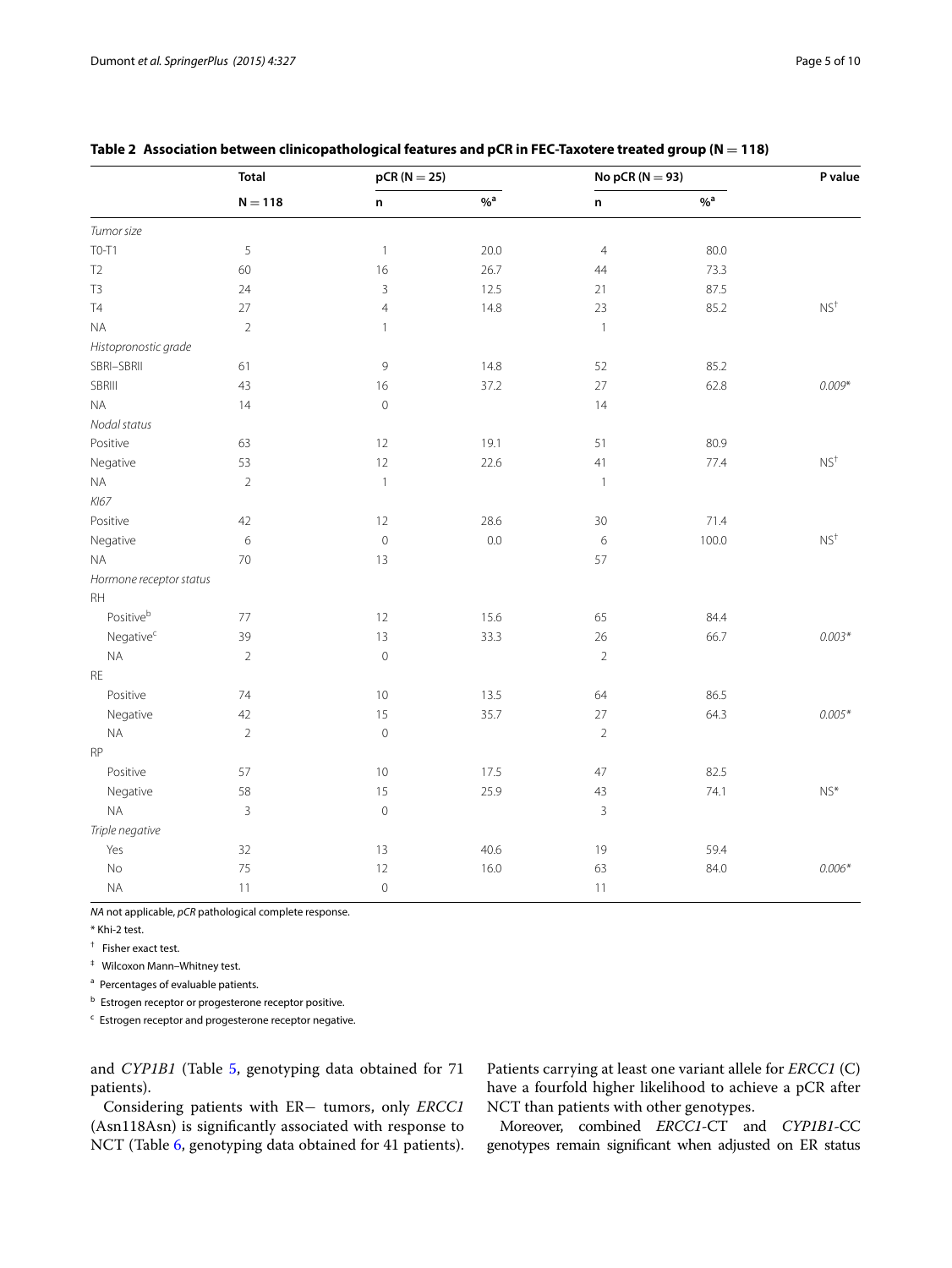| Gene         | <b>SNP</b> |           | Genotype  | N  |                | $pCR (N = 25)$   |      | 95% CI          | P value |
|--------------|------------|-----------|-----------|----|----------------|------------------|------|-----------------|---------|
|              | rs#        | wt        |           |    | n              | $%$ <sup>a</sup> |      |                 |         |
| <b>BRCA1</b> | rs799917   | C         | CC        | 44 | 5              | 11.4             |      |                 |         |
|              | Pro871leu  |           | CT-TT     | 66 | 19             | 28.8             | 3.15 | $(1.08 - 9.2)$  | 0.025   |
|              |            |           | <b>NA</b> | 4  |                |                  |      |                 |         |
| SLCO1B3      | rs11045585 | A         | AA        | 79 | 13             | 16.5             |      |                 |         |
|              | IVS12-5676 |           | AG-GG     | 34 | 12             | 35.3             | 2.77 | $(1.10 - 6.7)$  | 0.031   |
|              |            |           | <b>NA</b> |    | $\mathbf 0$    |                  |      |                 |         |
| CYP1B1       | rs1056836  | $\subset$ | CG        | 45 | 5              | 11.1             |      |                 | 0.020   |
|              | Leu432Val  |           | $CC-GG$   | 69 | 20             | 29.0             | 3.26 | $(1.12 - 9.5)$  |         |
| ERCC1        | rs11615    | Τ         | TT        | 40 | $\overline{4}$ | 10.0             |      |                 |         |
|              | Asn118Asn  |           | CT-CC     | 73 | 21             | 28.8             | 3.63 | $(1.15 - 11.5)$ | 0.016   |
|              |            |           | <b>NA</b> |    | $\mathbf 0$    |                  |      |                 |         |

## <span id="page-5-0"></span>Table  $3$  pCR is related to  $4$  SNPs ( $N = 114$ )

*NA* not applicable, *pCR* pathological complete response.

<sup>a</sup> Percentages of evaluable patients.

#### <span id="page-5-1"></span>**Table 4 pCR is related to combination of** *CYP1B1* **and** *ERCC1* **polymorphisms**

| CYP1B1 (Leu432Val) | ERCC1       | N  | pCR            |                  | <b>OR</b> | 95% CI         | P value |
|--------------------|-------------|----|----------------|------------------|-----------|----------------|---------|
|                    | (Asn118Asn) |    | n              | $%$ <sup>a</sup> |           |                |         |
| CC                 |             | 19 | 2              | 10.5             |           | Reference      |         |
| CC                 | CT          | 22 | 11             | 50.0             | 8.5       | $(1.6 - 46)$   | 0.013   |
| CC                 | CC          | 6  |                | 16.7             | 1.7       | $(0.13 - 23)$  | 0.69    |
| CG                 | TT          | 15 |                | 6.7              | 0.61      | $(0.05 - 7.4)$ | 0.70    |
| CG                 | <b>CT</b>   | 20 | $\mathfrak{D}$ | 10.0             | 0.94      | $(0.12 - 7.5)$ | 0.96    |
| CG                 | CC          | 10 | 2              | 20.0             | 2.1       | $(0.25 - 18)$  | 0.49    |
| GG                 | TT          | 6  |                | 16.7             | 1.7       | $(0.13 - 23)$  | 0.69    |
| GG                 | <b>CT</b>   | 8  | 3              | 37.5             | 5.1       | $(0.66 - 39)$  | 0.12    |
| GG                 | CC          | ⇁  | 2              | 28.6             | 3.4       | $(0.38 - 31)$  | 0.28    |

Significant results are shown in italic.

*pCR* pathological complete response.

a Percentages of evaluable patients.

 $(p = 0.005;$  Table [7](#page-7-0)). In consequence, pCR rate reached 41.2% for patients with ER+ tumors harboring these genotypes whereas the pCR rate is only 13.5% for unselected patients with ER+ tumors. pCR rate is twice higher for patients with ER- tumors harboring combined *ERCC1*-CT and *CYP1B1*- CC genotypes than for unselected patients (80 vs 37.5%).

## **Discussion**

In order to identify breast cancer patients who will benefit from anthracyclines and/or taxanes based NCT, we analyzed the relationship between 37 SNPs and the response to these chemotherapeutic agents.

First overall, our data confirmed that response to NCT is related to clinicopathological features such as histoprognostic tumor grade and hormone receptor status. According to previous published data (von Minckwitz [2013](#page-9-0)), we observed that pCR rate is increased in SBRIII and HR negative tumors and that ER- tumors respond better to NCT than ER+ tumors. Our data also indicated that patients with triple negative tumors achieve significantly higher pathologic complete response rate than those with non-triple negative tumors. Unexpectedly, pCR was not significantly associated to KI67 expression in our study. Nevertheless, this observation may be explained in part by the fact that data were missing for more than half of patients.

Secondly, considering the predictive value of the 37 studied SNPs, we demonstrated using univariate analyses that *BRCA1* (Pro871Leu) and *ERCC1* (Asn118Asn), two polymorphisms located in DNA repair genes, and also *CYP1B1* (Leu432Val) and *SLCO1B3* (IVS12-5676), two polymorphisms in genes involved in drug metabolism, are linked to response to taxanes and anthracyclines. Multivariate analysis revealed that *ERCC1* (Asn118Asn) combined to *CYP1B1* (Leu432Val) might be of particular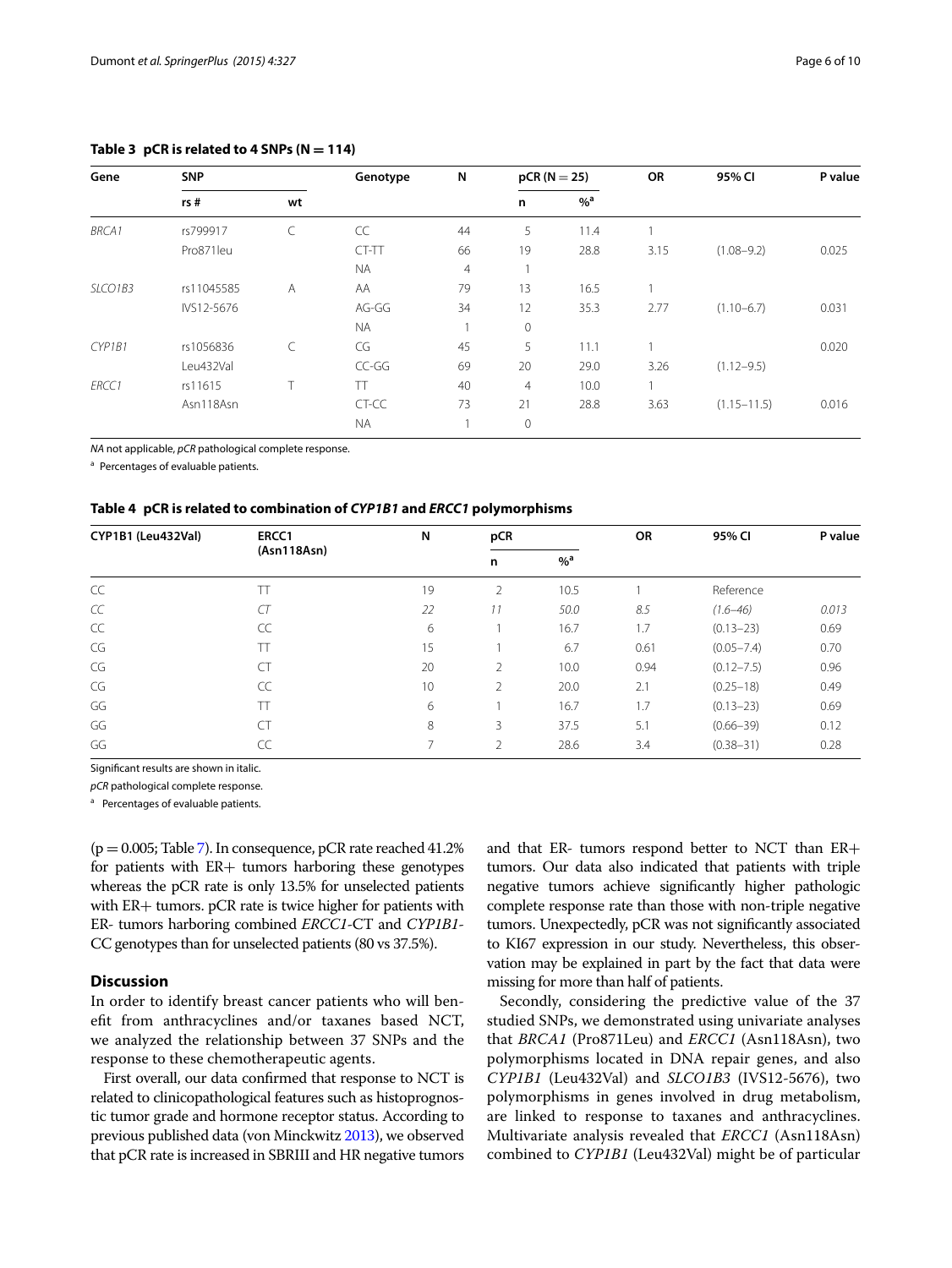| Gene         | <b>SNP</b> |    | Genotype  | N  |              | $pCR (N = 10)$   | OR   | 95% CI          | P value |
|--------------|------------|----|-----------|----|--------------|------------------|------|-----------------|---------|
|              | rs#        | wt |           |    | n            | $%$ <sup>a</sup> |      |                 |         |
| <b>BRCA1</b> | rs799917   | C  | CC        | 26 | $\mathbf{0}$ | 0.0              |      |                 |         |
|              | Pro871Leu  |    | CT-TT     | 42 | 9            | 21.4             |      |                 | 0.010   |
|              |            |    | <b>NA</b> | 3  |              |                  |      |                 |         |
| SLCO1B3      | rs11045585 | A  | AA        | 49 | 4            | 8.2              | 1    |                 |         |
|              | IVS12-5676 |    | AG-GG     | 21 | 6            | 28.6             | 4.50 | $(1.12 - 18.1)$ | 0.032   |
|              |            |    | <b>NA</b> |    | $\mathbf 0$  |                  |      |                 |         |
| CYP1B1       | rs1056836  | C  | CG        | 26 | $\mathbf 0$  | 0.0              |      |                 |         |
|              | Leu432Val  |    | $CC-GG$   | 45 | 10           | 22.2             |      |                 | 0.011   |
| ERCC1        | rs11615    | Τ  | TT        | 22 |              | 1.5              |      |                 |         |
|              | Asn118Asn  |    | CT-CC     | 48 | 9            | 18.8             |      |                 | 0.08    |
|              |            |    | <b>NA</b> | 1  | 0            |                  |      |                 |         |

## <span id="page-6-0"></span>**Table 5** *BRCA1***,** *SLCO1B3* **and** *CYP1B1* **are significantly associated with pCR in ER** + **tumors (N** = **71)**

Significant results are shown in italic.

*NA* not applicable, *pCR* pathological complete response.

<sup>a</sup> Percentages of evaluable patients.

<span id="page-6-1"></span>

|  |  | Table 6 <i>ERCC1</i> is significantly associated with pCR in ER- tumors ( $N = 41$ ) |  |  |  |  |  |
|--|--|--------------------------------------------------------------------------------------|--|--|--|--|--|
|--|--|--------------------------------------------------------------------------------------|--|--|--|--|--|

| Gene         | <b>SNP</b> |    | Genotype  | N  | $pCR (N = 15)$ |                   | OR  | 95% CI        | P value |
|--------------|------------|----|-----------|----|----------------|-------------------|-----|---------------|---------|
|              | rs#        | wt |           |    | n              | $\%$ <sup>a</sup> |     |               |         |
| <b>BRCA1</b> | rs799917   | C  | CC        | 17 | 5              | 29.4              |     |               |         |
|              | Pro871leu  |    | CT-TT     | 23 | 10             | 43.5              |     |               | 0.36    |
|              |            |    | <b>NA</b> |    | 0              |                   |     |               |         |
| SLCO1B3      | rs11045585 | A  | AA        | 28 | 9              | 32.1              |     |               |         |
|              | IVS12-5676 |    | AG-GG     | 13 | 6              | 46.2              |     |               | 0.39    |
| CYP1B1       | rs1056836  |    | CG        | 18 | 5              | 27.8              |     |               |         |
|              | Leu432Val  |    | $CC-GG$   | 23 | 10             | 43.5              |     |               | 0.29    |
| ERCC1        | rs11615    |    | TT        | 17 | 3              | 17.6              |     |               |         |
|              | Asn118Asn  |    | CT-CC     | 24 | 12             | 50.0              | 4.7 | $(1.06 - 20)$ | 0.030   |

Significant results are shown in italic.

*NA* not applicable, *pCR* pathological complete response.

<sup>a</sup> Percentages of evaluable patients.

interest as predictive markers for NCT in breast cancer. Indeed, we observed that patients exhibiting *ERCC1*-CT genotype combined to *CYP1B1*-CC genotype presented a doubling of pCR rate compared with unselected patients (50 vs 21.2%).

Our results are in agreement with previous published data. The *BRCA1* variant allele (T) is associated with better overall survival and longer progression-free survival compared to the reference allele in patients with advanced gastric cancer treated with taxanes and cisplatin (Shim et al. [2010\)](#page-8-8).

Although considered as neutral, the functional significance of Pro871Leu (C > T) polymorphism of *BRCA1* is still unknown. Pro871Leu might affect expression, activity or interaction of *BRCA1* with its partners. As a consequence, Pro871Leu might impair DNA repairing function

of *BRCA1* and might contribute to potentiate efficacy of DNA damaging agents.

*ERCC1* CC genotype was reported to confer longer survival and time to progression in patients with NSCLC treated with cisplatin plus docetaxel (Isla et al. [2004](#page-8-9)). Any other study described a link between *ERCC1* polymorphism and response to taxanes/anthracyclines, probably because *ERCC1* polymorphism has extensively been studied in response to platinium compounds, *ERCC1* C genotype being related to both a better (Isla et al. [2004](#page-8-9); Chang et al. [2009;](#page-8-10) Kalikaki et al. [2009;](#page-8-11) Warnecke-Eberz et al. [2009](#page-9-1); Metzger et al. [2012](#page-8-12)) and a worse response (Viguier et al. [2005](#page-9-2); Kamikozuru et al. [2008](#page-8-13); Ren et al. [2012\)](#page-8-14). The consequence of the silent polymorphism Asn118Asn  $(T > C)$  on *ERCC1* transcription and expression is not elucidated and remains still conflicting. Gao & co had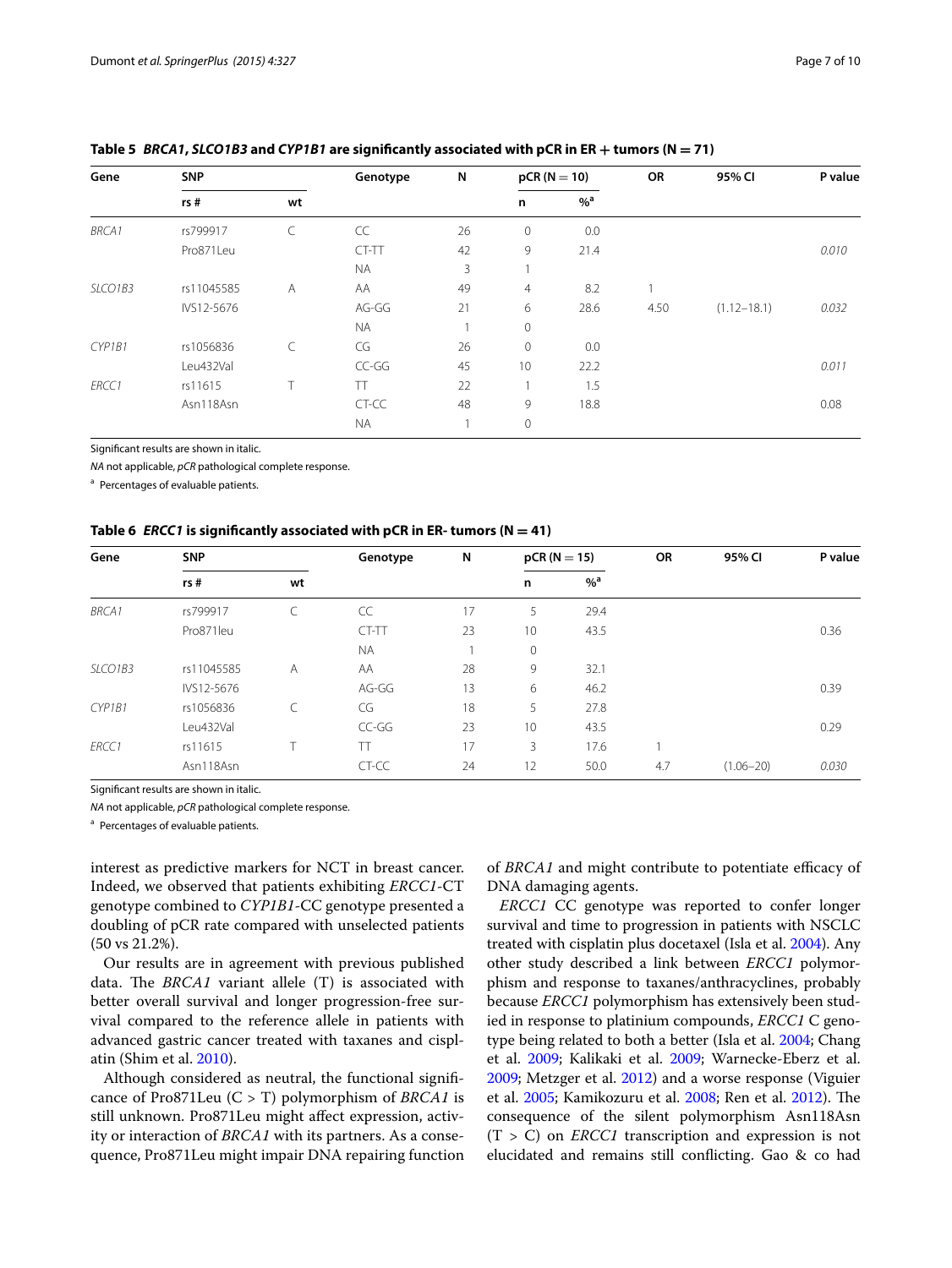| CYP1B1 (Leu432Val) | ERCC1 (Asn118Asn) | N              | pCR            |                   | OR   | 95% CI          | P value |
|--------------------|-------------------|----------------|----------------|-------------------|------|-----------------|---------|
|                    |                   |                | n              | $\%$ <sup>a</sup> |      |                 |         |
| CC                 | TT                | 19             | $\overline{2}$ | 10.5              |      | Reference       |         |
| CC                 | <b>CT</b>         | 22             | 11             | 50.0              | 16.1 | $(2.3 - 112)$   | 0.005   |
| CC                 | CC                | 6              |                | 16.7              | 2.8  | $(0.16 - 47)$   | 0.48    |
| CG                 | TT                | 15             |                | 6.7               | 0.41 | $(0.03 - 5.6)$  | 0.51    |
| CG                 | <b>CT</b>         | 20             | $\overline{2}$ | 10.0              | 0.77 | $(0.09 - 6.8)$  | 0.81    |
| CG                 | CC                | 10             | 2              | 20.0              | 2.4  | $(0.24 - 25)$   | 0.45    |
| GG                 | TT                | 6              |                | 16.7              | 0.89 | $(0.06 - 13.5)$ | 0.93    |
| GG                 | <b>CT</b>         | 8              | 3              | 37.5              | 4.4  | $(0.46 - 41)$   | 0.20    |
| GG                 | CC                | $\overline{7}$ | $\mathfrak{D}$ | 28.6              | 3.1  | $(0.28 - 34)$   | 0.35    |
| $ER-$              |                   | 42             | 15             |                   |      | Reference       |         |
| $ER+$              |                   | 71             | 10             |                   | 0.12 | $(0.03 - 0.43)$ | 0.001   |

<span id="page-7-0"></span>**Table 7 pCR is related to combination of** *CYP1B1* **and** *ERCC1* **polymorphisms when adjusted on ER status**

Significant results are shown in italic.

*pCR* pathological complete response.

a Percentages of evaluable patients.

demonstrated no difference in *ERCC1* transcription nor expression between cells stably expressing *ERCC1*-T allele or *ERCC1*-C allele (Gao et al. [2011\)](#page-8-15). However, data obtained on lymphocytes of prostate cancer patients revealed that carriers of CC genotype showed lower *ERCC1* mRNA levels (Woelfelschneider et al. [2008\)](#page-9-3).

Thus, by decreasing *ERCC1* mRNA levels, C genotype might decrease *ERCC1* mediated DNA repair and might contribute to potentiate efficacy of DNA damaging drugs. This hypothesis is in agreement with clinical data which present that low levels of *ERCC1* are favorable for sensitivity to platinium compounds (Li et al. [2000;](#page-8-16) Shirota et al. [2001;](#page-9-4) Lord et al. [2002;](#page-8-17) Wang et al. [2008\)](#page-9-5).

*CYP1B1* Val genotype is associated with lower response rate, shorter progression-free-survival and decrease overall survival in breast and prostate cancer patients treated with taxanes based chemotherapy (Marsh et al. [2007](#page-8-18); Sissung et al. [2008;](#page-9-6) Pastina et al. [2010\)](#page-8-19). However, in our study, only Leu/Val genotype provided the best data fit for the SNP Leu432Val. The hypothesis of an overdominant model, previously described in bladder cancer (Salinas-Sanchez et al. [2012](#page-8-20)), might be explained by a higher enzyme activity in heterozygous than in homozygous. *CYP1B1* binds and sequestrates docetaxel reducing its available concentration and influencing its activity (McFadyen et al. [2001\)](#page-8-21). *CYP1B1* also produces oestrogen metabolites that limit docetaxel efficacy by inhibition of tubulin polymerization (Sissung et al. [2008\)](#page-9-6). Thus, by increasing *CYP1B1* mRNA expression and catalytic activity (Shimada et al. [1999;](#page-9-7) Hanna et al. [2000;](#page-8-22) Li et al. [2000](#page-8-23); Landi et al. [2005\)](#page-8-24), Leu432Val substitution appears to modulate response to taxanes.

*SLCO1B3* is an influx transporter involved in the uptake of a broad range of drug substrates including docetaxel (Konig et al. [2000;](#page-8-25) Smith et al. [2005](#page-9-8)). The functional impact of rs11045585 polymorphism is yet unknown. However, asian nasopharyngeal cancer patients homozygous for the variant allele had higher area under curve and less plasma clearance of docetaxel compared to patients carrying at least one reference allele (Chew et al. [2011](#page-8-26)). It is to be noted that rs11045585 polymorphism is proposed to exert its functional effect by being in haplotypic combination with 3 other polymorphism in the *SLCO1B3* gene (Chew et al. [2012\)](#page-8-27).

Finally, as pCR is rarely achieved by NCT in ER+ breast tumors, we searched if *BRCA1* (Pro871Leu), *ERCC1* (Asn118Asn), *CYP1B1* (Leu432Val) and *SLCO1B3* (IVS12-5676) could stand for predictive markers of NCT for patients with this subtype of tumor. Our results indicated that *BRCA1* (Pro871Leu), *CYP1B1* (Leu432Val) and *SLCO1B3* are significantly associated with response to NCT in ER+ tumors. *ERCC1/CYP1B1* combination remains significant for ER+ tumors and might be useful to help indication of NCT in this particular type of tumors as patients exhibiting *ERCC1*-CT genotype combined to *CYP1B1*-CC genotype presented a threefold higher pCR rate compared with unselected patients: 41.2 vs 13.5%.

Our data also indicated that *ERCC1* Asn118Asn might be a potential predictive marker for NCT in ER- tumors, as pCR is increased to 50% for patients carrying at least one variant allele (C).

In conclusion, *BRCA1* (Pro871Leu), *ERCC1* (Asn118Asn), *CYP1B1* (Leu432Val), and *SLCO1B3* (rs11045585) are associated with response to NCT in our cohort of breast cancer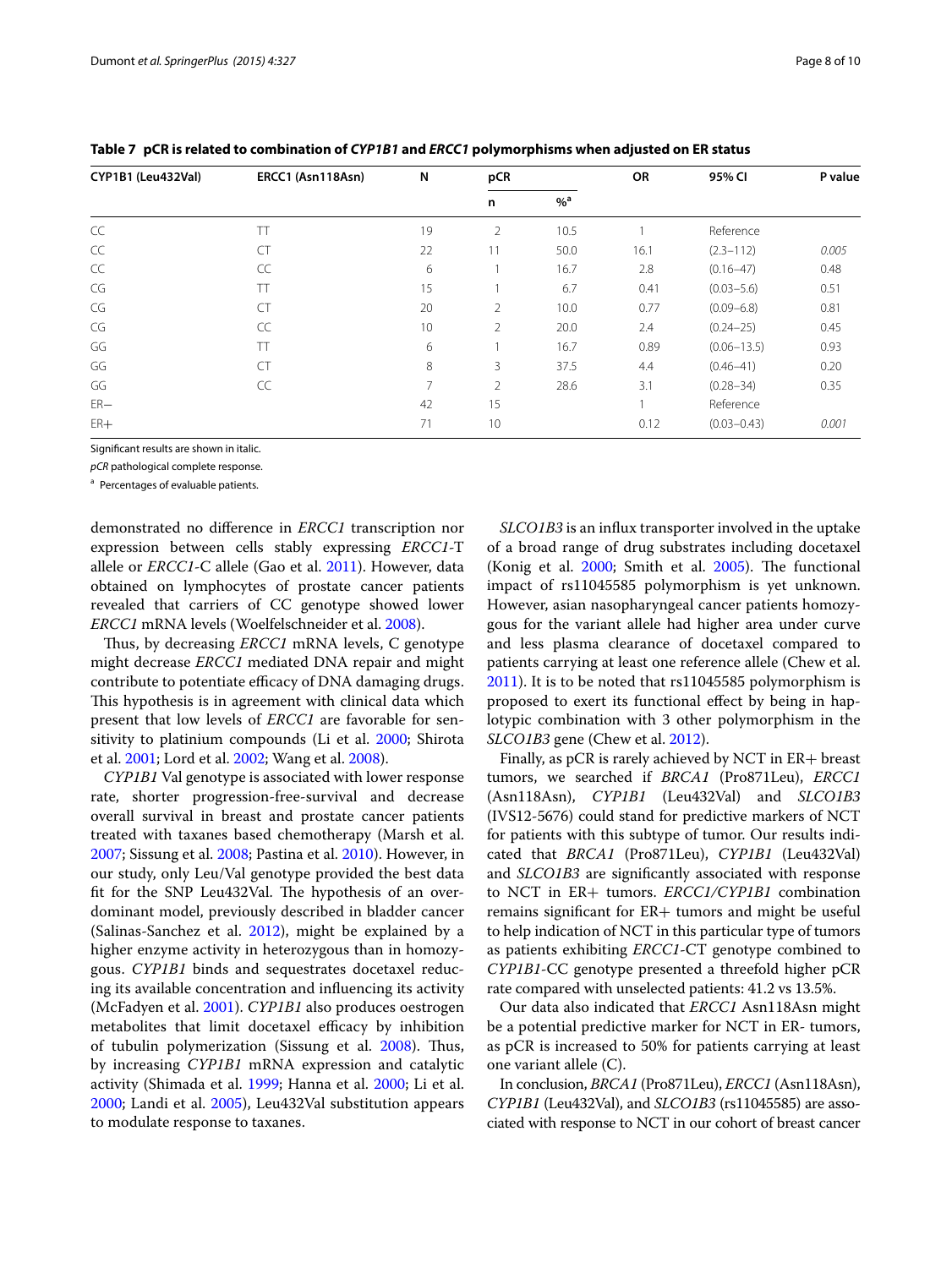patients. To our knowledge, this study is the first to report *ERCC1*, *BRCA1* and *SLCO1B3* as markers of taxanes and/or anthracyclines response in breast cancer NCT.

Moreover *ERCC1*/*CYPB1* combination appeared to be a potential predictive marker to guide NCT indication in breast cancer and particularly for ER+ breast tumors.

## **Additional file**

<span id="page-8-1"></span>**Additional file 1. Table S1:** List of polymorphisms selected for the study.

#### **Authors' contributions**

AD, FR, JPP and JB planned and designed the study. The development of methodology was assessed by AD, FR, JPP, ET, AK and JB. JC, DP, ADuc per‑ formed acquisition of the data. Analysis and interpretation of the data were carried out by JC, ET, AD, FR, JPP and JB. AD, FR, JPP, JB, ET and AK wrote or reviewed the manuscript. All authors read and approved the final manuscript.

#### **Author details**

<sup>1</sup> Laboratoire d'Oncologie Moléculaire Humaine, Centre Oscar Lambret, 3 rue Frédéric Combemale, BP 307, 59020 Lille Cedex, France.<sup>2</sup> Département de Sénologie, Centre Oscar Lambret, 3 rue Frédéric Combemale, BP 307, 59020 Lille Cedex, France.<sup>3</sup> Unité de Méthodologie et Biostatistique, Centre Oscar Lambret, 3 rue Frédéric Combemale, BP 307, 59020 Lille Cedex, France.

#### **Compliance with ethical guidelines**

#### **Competing interests**

The authors declare that they have no competing interests.

#### **Consent for publication**

All patients gave written informed consent for genetic testing. This study was approved by the Comité de Protection des Personnes Nord Ouest IV (Lille) and by the Agence Française de Sécurité Sanitaire des Produits de Santé (Paris), N°IDRCB: 2007-A00908-45.

Received: 19 May 2015 Accepted: 21 May 2015 Published online: 07 July 2015

#### **References**

- <span id="page-8-10"></span>Chang PM, Tzeng CH, Chen PM, Lin JK, Lin TC, Chen WS et al (2009) ERCC1 codon 118 C–> T polymorphism associated with ERCC1 expression and outcome of FOLFOX-4 treatment in Asian patients with metastatic colorectal carcinoma. Cancer Sci 100:278–283
- <span id="page-8-26"></span>Chew SC, Singh O, Chen X, Ramasamy RD, Kulkarni T, Lee EJ et al (2011) The effects of CYP3A4, CYP3A5, ABCB1, ABCC2, ABCG2 and SLCO1B3 single nucleotide polymorphisms on the pharmacokinetics and pharmacodynamics of docetaxel in nasopharyngeal carcinoma patients. Cancer Chemother Pharmacol 67:1471–1478
- <span id="page-8-27"></span>Chew SC, Sandanaraj E, Singh O, Chen X, Tan EH, Lim WT et al (2012) Influence of SLCO1B3 haplotype-tag SNPs on docetaxel disposition in Chinese nasopharyngeal cancer patients. Br J Clin Pharmacol 73:606–618
- <span id="page-8-6"></span>Colleoni M, Viale G, Zahrieh D, Pruneri G, Gentilini O, Veronesi P et al (2004) Chemotherapy is more effective in patients with breast cancer not expressing steroid hormone receptors: a study of preoperative treatment. Clin Cancer Res 10:6622–6628
- <span id="page-8-3"></span>Eisenhauer EA, Therasse P, Bogaerts J, Schwartz LH, Sargent D, Ford R et al (2009) New response evaluation criteria in solid tumours: revised RECIST guideline (version 1.1). Eur J Cancer 45:228–247
- <span id="page-8-2"></span>Elston CW, Ellis IO (1998) Assessment of histological grade. The Breast, 3rd edn. Churchill Livingstone, Edinburgh, pp 365–384
- <span id="page-8-15"></span>Gao R, Reece K, Sissung T, Reed E, Price DK, Figg WD (2011) The ERCC1 N118 N polymorphism does not change cellular ERCC1 protein expression or platinum sensitivity. Mutat Res 708:21–27
- <span id="page-8-22"></span>Hanna IH, Dawling S, Roodi N, Guengerich FP, Parl FF (2000) Cytochrome P450 1B1 (CYP1B1) pharmacogenetics: association of polymorphisms with functional differences in estrogen hydroxylation activity. Cancer Res 60:3440–3444
- <span id="page-8-9"></span>Isla D, Sarries C, Rosell R, Alonso G, Domine M, Taron M et al (2004) Single nucleotide polymorphisms and outcome in docetaxel-cisplatin-treated advanced non-small-cell lung cancer. Ann Oncol 15:1194–1203
- <span id="page-8-11"></span>Kalikaki A, Kanaki M, Vassalou H, Souglakos J, Voutsina A, Georgoulias V et al (2009) DNA repair gene polymorphisms predict favorable clinical outcome in advanced non-small-cell lung cancer. Clin Lung Cancer 10:118–123
- <span id="page-8-13"></span>Kamikozuru H, Kuramochi H, Hayashi K, Nakajima G, Yamamoto M (2008) ERCC1 codon 118 polymorphism is a useful prognostic marker in patients with pancreatic cancer treated with platinum-based chemotherapy. Int J Oncol 32:1091–1096
- <span id="page-8-7"></span>Kaufmann M, von Minckwitz G, Mamounas EP, Cameron D, Carey LA, Cristofanilli M et al (2012) Recommendations from an international consensus conference on the current status and future of neoadjuvant systemic therapy in primary breast cancer. Ann Surg Oncol 19:1508–1516
- <span id="page-8-25"></span>Konig J, Cui Y, Nies AT, Keppler D (2000) Localization and genomic organization of a new hepatocellular organic anion transporting polypeptide. J Biol Chem 275:23161–23168
- <span id="page-8-24"></span>Landi MT, Bergen AW, Baccarelli A, Patterson DG Jr, Grassman J, Ter-Minassian M et al (2005) CYP1A1 and CYP1B1 genotypes, haplotypes, and TCDDinduced gene expression in subjects from Seveso, Italy. Toxicology 207:191–202
- <span id="page-8-16"></span>Li Q, Yu JJ, Mu C, Yunmbam MK, Slavsky D, Cross CL et al (2000a) Association between the level of ERCC-1 expression and the repair of cisplatininduced DNA damage in human ovarian cancer cells. Anticancer Res 20:645–652
- <span id="page-8-23"></span>Li DN, Seidel A, Pritchard MP, Wolf CR, Friedberg T (2000b) Polymorphisms in P450 CYP1B1 affect the conversion of estradiol to the potentially carcinogenic metabolite 4-hydroxyestradiol. Pharmacogenetics 10:343–353
- <span id="page-8-17"></span>Lord RV, Brabender J, Gandara D, Alberola V, Camps C, Domine M et al (2002) Low ERCC1 expression correlates with prolonged survival after cisplatin plus gemcitabine chemotherapy in non-small cell lung cancer. Clin Cancer Res 8:2286–2291
- <span id="page-8-18"></span>Marsh S, Somlo G, Li X, Frankel P, King CR, Shannon WD et al (2007) Pharmacogenetic analysis of paclitaxel transport and metabolism genes in breast cancer. Pharmacogenomics J 7:362–365
- <span id="page-8-21"></span>McFadyen MC, McLeod HL, Jackson FC, Melvin WT, Doehmer J, Murray GI (2001) Cytochrome P450 CYP1B1 protein expression: a novel mechanism of anticancer drug resistance. Biochem Pharmacol 62:207–212
- <span id="page-8-12"></span>Metzger R, Warnecke-Eberz U, Alakus H, Kutting F, Brabender J, Vallbohmer D et al (2012) Neoadjuvant radiochemotherapy in adenocarcinoma of the esophagus: ERCC1 gene polymorphisms for prediction of response and prognosis. J Gastrointest Surg 16:26–34
- <span id="page-8-19"></span>Pastina I, Giovannetti E, Chioni A, Sissung TM, Crea F, Orlandini C et al (2010) Cytochrome 450 1B1 (CYP1B1) polymorphisms associated with response to docetaxel in Castration-Resistant Prostate Cancer (CRPC) patients. BMC Cancer 10:511
- <span id="page-8-5"></span>R Core team (2012) R: a language and environment for statistical computing. R Foundation for Statistical Computing, Vienna, Austria. ISBN 3-900051-07-0.<http://www.R-project.org/>
- <span id="page-8-0"></span>Rastogi P, Anderson SJ, Bear HD, Geyer CE, Kahlenberg MS, Robidoux A et al (2008) Preoperative chemotherapy: updates of National Surgical Adjuvant Breast and Bowel Project Protocols B-18 and B-27. J Clin Oncol 26:778–785
- <span id="page-8-14"></span>Ren S, Zhou S, Wu F, Zhang L, Li X, Zhang J et al (2012) Association between polymorphisms of DNA repair genes and survival of advanced NSCLC patients treated with platinum-based chemotherapy. Lung Cancer 75:102–109
- <span id="page-8-20"></span>Salinas-Sanchez AS, Donate-Moreno MJ, Lopez-Garrido MP, Gimenez-Bachs JM, Escribano J (2012) Role of CYP1B1 gene polymorphisms in bladder cancer susceptibility. J Urol 187:700–706
- <span id="page-8-4"></span>Sataloff DM, Mason BA, Prestipino AJ, Seinige UL, Lieber CP, Baloch Z (1995) Pathologic response to induction chemotherapy in locally advanced carcinoma of the breast: a determinant of outcome. J Am Coll Surg 180:297–306
- <span id="page-8-8"></span>Shim HJ, Yun JY, Hwang JE, Bae WK, Cho SH, Lee JH et al (2010) BRCA1 and XRCC1 polymorphisms associated with survival in advanced gastric cancer treated with taxane and cisplatin. Cancer Sci 101:1247–1254